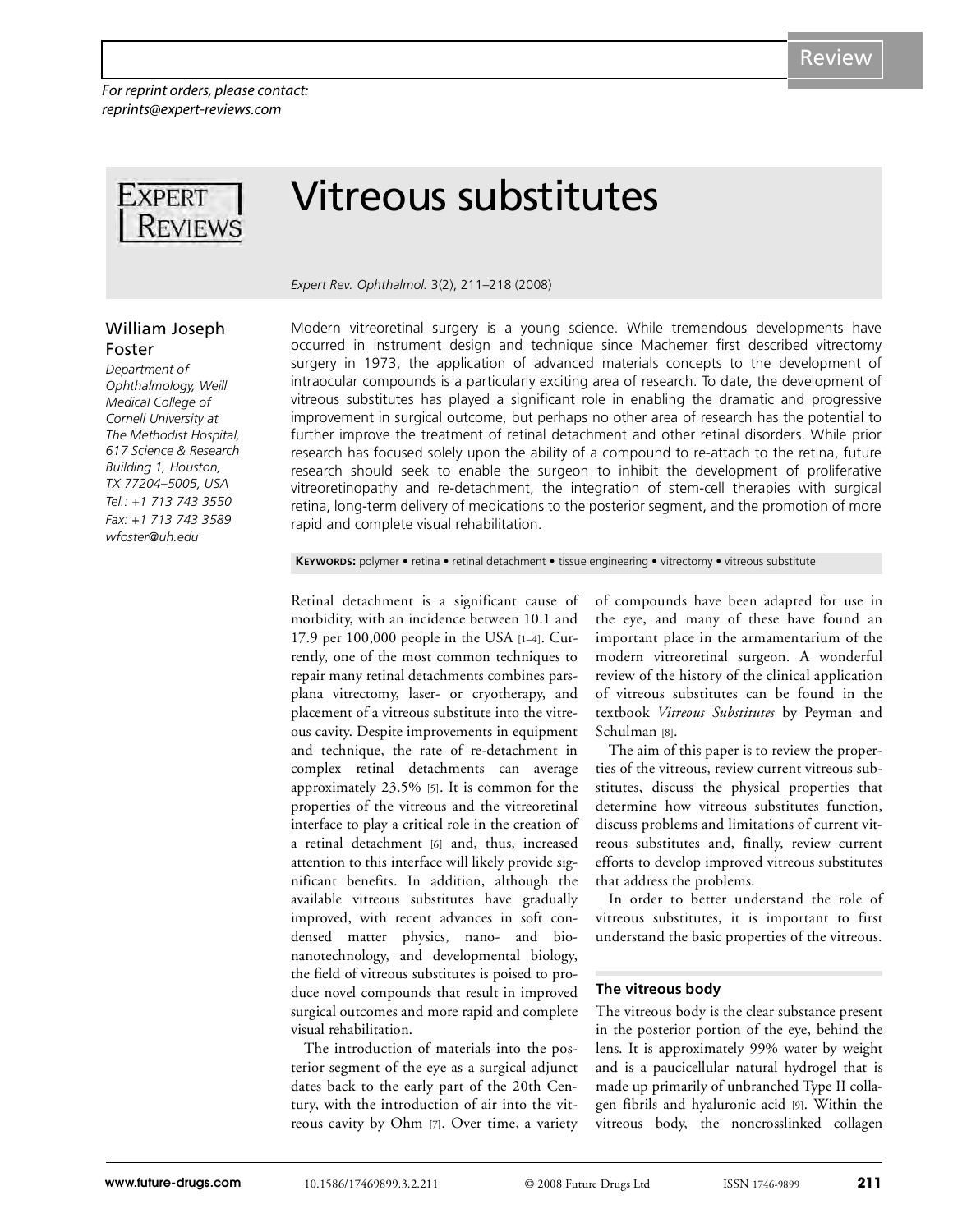forms a semi-random polymer network that runs from one end of the vitreous cavity to the other. Hyaluronic acid is interspersed within the collagen polymer network and is also present in regions of liquefied vitreous. Hyaluronic acid is a glycosaminoglycan, made up of two alternating monosaccharides (*N*-acetylglucosamine and glucuronic acid, linked by glycoside bonds), and forms a 1000–10,000 MW unbranched, coiled polyanion that has a high hydrated specific volume (2000–3000 cc/g). The concentration of hyaluronic acid varies from 0.03 to 0.10% in human vitreous [9].

The vitreous is nonuniform in density. Cloquet's canal, the central portion of the vitreous that is present anterior to the optic nerve, frequently contains thin, multilayered, fenestrated sheaths of basal lamina tissue [9]. In addition, there is a 100–200-µm-thick layer of solid cortical gel adjacent to the retina, ciliary body and lens [9]. The vitreous is firmly attached to the anterior retina at the vitreous base, where collagen fibers penetrate the retina and attach to the basement membrane of the ciliary epithelium and peripheral retinal pigment epithelium (RPE) [10]. The retina is otherwise in contact with the vitreous along its inner surface, at the internal limiting membrane.

In young children, the vitreous is firm and acts as a viscoelastic damper. This action is thought to be due to the presence of hyaluronic acid [9] and the uniform distribution of osmotic pressure aids in the attachment of the retina to the underlying tissues. The osmotic pressure of the immature vitreous may play a role in maintaining retinal attachment in the case of retinal trauma. As a person ages, the vitreous develops liquefied pockets, characterized by a paucity of collagen [9], and eventually separates from the retina completely, except for the most anterior retina. This change has been credited to aggregation of the collagen fibrils into thicker cables [11] or enzymatic collagen breakdown [12], as well as changes and thickening of the basement membrane of the retina that result in loss of collagen fibril adherence [9] except within the vitreous base, in the anterior eye, where collagen fibrils remain firmly attached to the basement membrane of the RPE.

#### **Role of the vitreous in rhegmatogenous retinal detachments**

As a person ages, the vitreous body normally undergoes a nonuniform transition from a gel-like substance in a young child to a more fluid-like substance in an older adult. Associated with this transition are a number of vision threatening phenomena, such as macular holes, retinal tears, retinal detachments and vitreous hemorrhage. The mechanism for these phenomena is thought to involve traction of the liquefying vitreous gel on the retina and retinal vessels when convective currents are created in the vitreous by eye movements [13].

During the acute phase of this separation (known as a posterior vitreous detachment), the vitreous may be abnormally attached to the retina at some focal point. The vitreous will naturally move within the eye during normal eye movement and in the process can create a tear or hole in the retina at the point of adhesion. This retinal tear should be repaired promptly, using laser or cryopexy, as it can lead to retinal detachment with the risk of blindness.

Treatment of a retinal detachment involves relieving the traction and blocking egress of fluid through the hole by re-approximation of the retina to the underlying tissues. Details of treatment options for this condition (which include vitrectomy surgery, scleral buckling surgery and pneumatic retinopexy, as well as combinations of these surgeries) have been thoroughly reviewed by Wilkinson and Rice [13]. An increasingly common technique to achieve successful re-attachment of the retina is vitrectomy surgery.

#### **Vitrectomy surgery**

When a patient undergoes a vitrectomy, much of the vitreous is removed by using aspiration and cutting techniques to relieve the traction on the retina. The eye is then typically filled with air or a perfluronated hydrocarbon, and the retina is re-attached to the back of the eye by surface tension [14]. Thermal laser photocoagulation is then applied around any retinal tears or holes to create an inflammatory scar. Finally, a vitreous substitute is injected into the eye to maintain the retina in position. Vitreous substitutes in common use include sulfur hexafluoride gas  $(SF_6)$ , *N*-perfluoorpropane gas  $(C_3F_8)$ , air and polydimetylsiloxane.

#### *Gases*

Frequently a gas (air, sulfur hexafluoride or *N*-perfluoropropane) is introduced into the eye to hold the retina against the back of the eye (the RPE) until a scar is formed around the retinal tear, between the retina and the underlying tissue [15]. This process can take weeks and, during this time, the installed compound must remain in contact with the retinal hole. For this reason, patients who have received intraocular gas are usually positioned for a week or more in a face-down position, that many find difficult to maintain. Obviously, holes located in the inferior retina are not easily amenable to closure by intraocular gas [16].

#### *Silicone oil*

Silicone oil (polydimethylsiloxane) has been used since 1962 [17] for complex retinal tears, for inferior tears, or in patients unable to position themselves. Given its lower surface tension at the water interface (∼30 mN/m as opposed to ∼70 mN/m at the gas/water interface), when compared with *N*-perfluoropropane, the success rate for macular hole closure is lower (65 vs 91%) [18]. In addition, the silicone oil should later be removed, due to its ocular side effects, such as glaucoma and corneal decompensation [19]. Unfortunately, it is difficult to remove silicon oil completely. In the USA, silicon oil for intraocular use is available in two viscosities, 1000 and 5000 centistokes. Both are available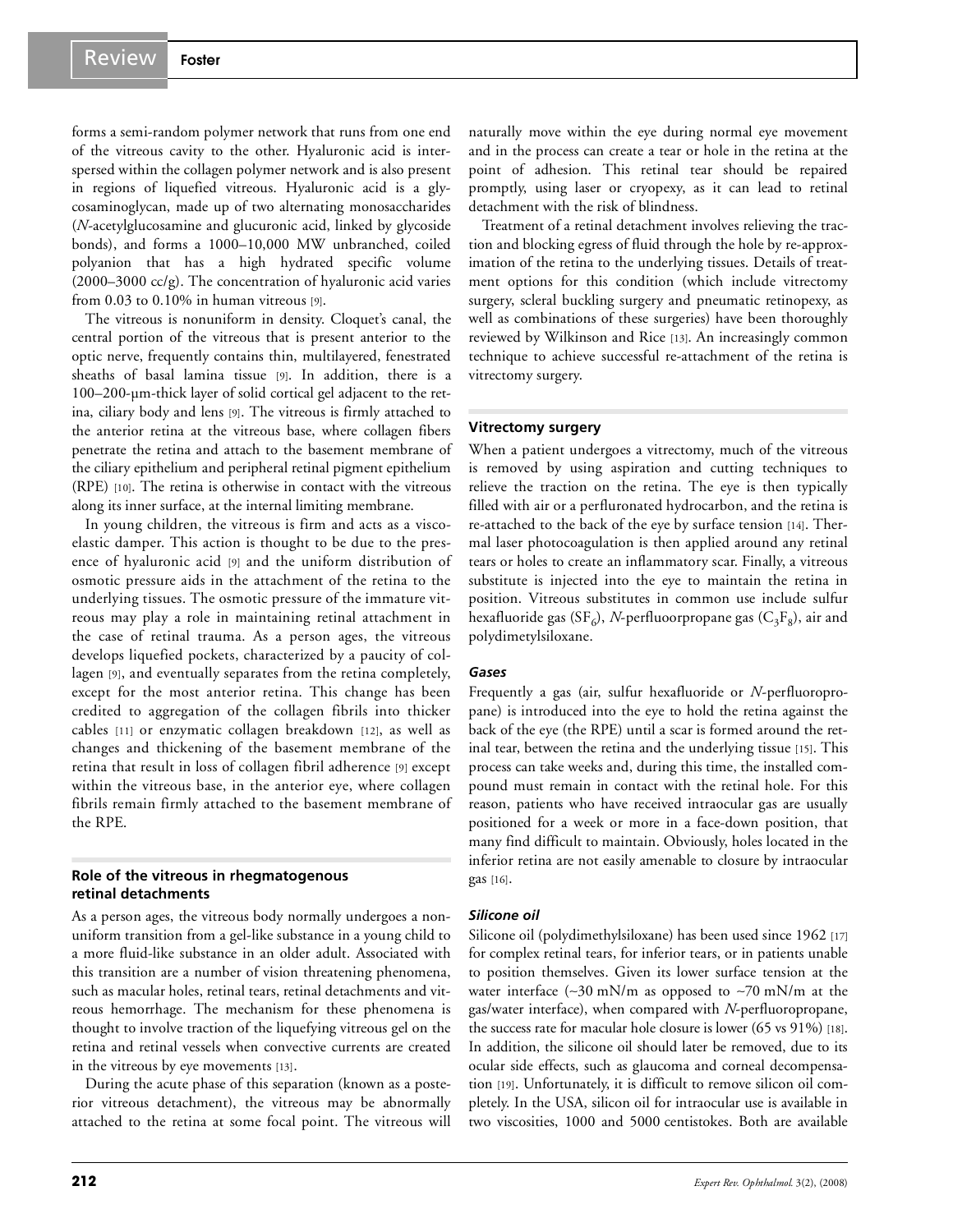because surgeons differ in their preference, and their (unfounded) belief in the relative success rate of retinal detachment surgery with the two different viscosity oils despite evidence [20] that there is no difference in long-term outcome.

# *Mixtures of silicon oil & perfluorinated alkanes*

Mixtures of silicon oil and perfluorinated alkanes, with a specific gravity greater than one, have also been studied by a number of investigators [21–25] but are not in common use. Heavier-thanwater vitreous substitutes also have the disadvantage that they leave a free space in the upper part of the vitreous cavity, which might lead to the concentration of various proproliferative compounds, resulting in reproliferation and redetachment of the upper retina.

# *N-perfluorohydrocarbons*

Since animal studies [26–28] appear to demonstrate inferior retinal toxicity with exposure of retinal tissues to perfluoronated hydrocarbons for more than 1 week, these compounds are usually only used intraoperatively. Despite this, a number of authors have argued that these compounds can be left in the eye for weeks, to improve surgical success rates in the repair of inferior retinal detachments [29,30]. Should one of these compounds prove to be nontoxic, there would be significant advantages to their use, including the fact that their specific gravity is greater than one (and thus they sink in aqueous and allow treatment of inferior retinal pathology), as well as their high oxygen-carrying capacity.

## **Physics of intraocular gas & perfluorinated small-molecule liquids**

A rigorous evaluation of the behavior of intraocular gas has recently been conducted [14] and the primary findings are summarized here. Although it might seem natural to consider buoyancy forces when gas bubbles are immersed in liquids, this concept is applicable only in systems where the bubble is much smaller than the area of detached retina. For larger injected gas volumes, as is typically used in retinal re-attachment procedures, the re-adhesion force actually arises from the gas–liquid surface tension of a thin fluid film wetting the detached flap.

Consider the typical case of a large gas bubble that envelops the entire tear. 'Since the pressure inside the gas phase is uniform, the gas exerts equal pressures on both sides of the retinal flap. Because the gas bubble has risen to the posterior of the inverted eye, there is no longer a buoyant force on the flap, which simply hangs inside a pocket of gas. However, a re-adhesion force arises from the surface tension of the wedge-shaped liquid film covering retina–RPE juncture at the base of the detached flap [14].'

In addition, an analysis of pneumatic or perfluoron displacement of subretinal fluid or blood was performed [14], making use of the physical equivalence to a droplet of water dripping from a ceiling that has been previously described by the Rayleigh–Taylor instability [31]. Again, we found that interfacial

tension at the gas or perfluoron–aqueous interface was responsible for the displacement of subretinal fluid [14]. Gravity may also play a role in subretinal fluid displacement [32].

The situation might be better visualized if you consider an eye containing a large amount of injected gas as simply a vessel with gas in the upper portion and liquid in the lower portion of the vessel. A retinal flap tear at the top of the vessel hangs into the gas phase and clearly experiences no buoyancy force. On the other hand, re-approximating the retina to the top of the vessel allows the gas within the vessel to assume a more spherical shape and, thus, reduce the energy of the system  $(energy = surface tension × surface area).$ 

In summary, although the gas bubble clearly must be in contact with the hole or tear in order to seal it, surface tension is responsible for keeping the retina re-approximated to the back of the eye. The gas only provides a gas–liquid interface and the related surface tension that seals the hole or tear in the retina. If we take into account the facts that, because of the hydrogen bonding of water molecules, the surface tension at the air–gas interface is one of the highest in nature (72 mN/m) and that gases absorb into the circulation, leaving minimal residue, it will be difficult to find a better compound to repair simple, superior retinal detachments. This is particularly true in patients who can appropriately position themselves. In order to improve on intraocular gases, compounds must reduce the incidence of postoperative cataract formation, re-detachment of the retina from PVR, transient ocular hypertension, or the need for extensive face-down positioning.

# **Complications of vitreous substitutes** *Emulsification & subretinal material*

Under nonequilibrium conditions, and with the presence of natural surfactants including fibrin, serum [33], lymphocytes, and plasma [34] within the eye, small bubbles of a vitreous substitute compound may form and obtain access to the subretinal space. In addition, should residual traction remain on the retinal tear, surface tension will not adequately re-approximate the retina to the RPE and again, the vitreous substitute may enter the subretinal space.

# *Forming a scaffold for scar tissue*

The most common cause of re-detachment of the retina after repair of a retinal detachment is proliferative vitreoretinopathy (PVR). This multicellular [35,36] scar tissue can form on the retina, within the retina, or under the retina and typically becomes clinically significant 4–8 weeks after surgery, when it contracts and causes tractional and often rhegmatogenous detachment of the retina. Numerous studies have been conducted [37] to evaluate the effect of heparin, steroids [38], 5-fluorouracil (5-FU) [39], and other compounds to inhibit PVR. One human study, in which systemic steroids were initiated 5 days after surgery, showed minimal effect on PVR formation [38]. A slow-release, biodegradable system to release 5-FU demonstrated a statistically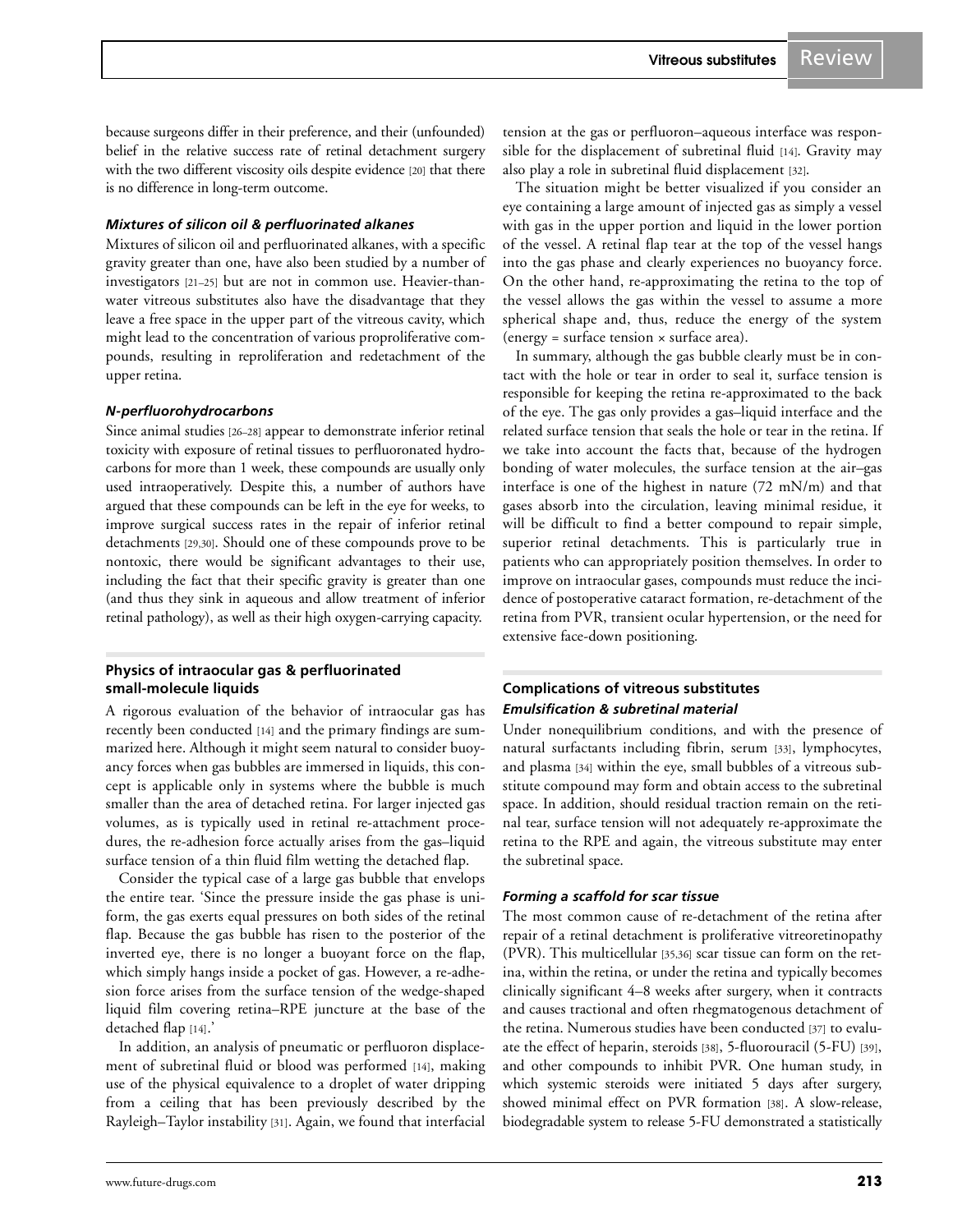significant decrease in PVR formation in an animal model [40] but has not been tested in humans. Numerous other antiproliferative compounds have been recently reviewed [37]. Studies of combination therapies in humans have been encouraging. A study in which 62 eyes with severe (class C3 or D in the Retina Society Classification [41]) PVR were infused with either balanced salt solution (BSS) or BSS with heparin and dexamethasone [42] was notable for a nonstatistically significant trend towards reduction in recurrent PVR and re-attachment in a single operation, although the trial was halted prematurely because of an increased risk of post-operative hemorrhage. A second study [39], in which low-molecular-weight heparin and 5-FU were added to the infusion, found a 50% reduction (12.6 vs 26.4%) reduction in PVR and a statistically significant difference in the number of patients requiring re-operation. Unfortunately, the final visual acuity between the treated and placebo groups did not meet statistical significance.

A related disorder, with reported redetachment rates between 15% [43] and 49% [19] is peri-silicon oil proliferation. This proliferation typically occurs in places in which the vitreous substitute is not in contact with the retina.

Both of these disorders illustrate the critically important problem of gliotic scar tissue formation and the importance of approaches that have the ability to inhibit the formation of these membranes.

#### *Tissue toxicity*

Silicon oil has been reported to be toxic to the retina [44–47] and to extract lipophilic substances (such as retinol and cholesterol) from the retina [48], although some studies have failed to corroborate these finding [49,50]. Perfluoronated oils [51–53] and mixtures of silicon oil and perfluoronated oils [20,21,24] have all been found to have significant retinal and ocular toxicity.

## *Cataract*

All currently utilized vitreous substitutes, including gases [54,55] and silicon oils [19,56–58] are known to cause progression of cataract.

#### *Glaucoma*

Compounds that can emulsify can interfere with the function of the trabecular meshwork and lead to glaucoma. This is the second most common cause of vision loss known to occur with silicon oil [59–63]. In addition, transiently elevated intraocular pressure is known to commonly occur with gases if they expand postoperatively.

## *Keratopathy*

Chronic exposure of the corneal endothelium to silicon oil and related compounds is known to damage the endothelial cells and can lead to corneal decomposition, pain from bullous keratopathy, and blindness [64,65].

It is interesting that, despite prolonged contact between silicon oil and the corneal endothelium, the cornea may remain clear because aqueous entry into the corneal stroma is impeded by the silicon oil that is adherent to the corneal endothelium [66–68]. It is only when the silicon oil is removed from the anterior chamber that the cornea becomes edematous and opaque [66].

#### **Alternative compounds**

Over the years, many attempts to develop vitreous substitutes have been conducted using a trial-and-error approach [69]. Materials that have been experimentally investigated include a number of modified natural hydrogels, partially fluorinated silicon oils and organic molecules. Included in this list are: perfluorophenanthrene [70], perfluorotri-*N*-propylamine [71], polymethyl-3,3,3 trifluoropropylsiloxane-co-dimethylsiloxane [72], poly(2-hydroxyethyl acrylate) [73], semifluorinated alkanes [74], silicone gel [75], methylated collagen [76], collagen/hyaluronic acid mixtures [77], hydroxypropylmethyl cellulose [78], crosslinked poly(vinyl) alcohol [79], polymethylacrylamidoglycolate methyl ester [80] and crosslinked poly(1-vinyl-2-pyrrolidinone) [81].

All of these compounds either depend on surface tension [14] or are structurally similar to silicone oils and presumably depend on surface tension and the (as yet incompletely determined) other mechanisms through which silicone oils may act.

## *Magnetic fluids*

A clever approach to maintaining retinal attachment without total dependence upon surface tension is the synthesis of a magnetic analog of silicon oil [82], and its use as a vitreous substitute together with a magnetic band around the eye [83]. The magnetic field that results from the band (or scleral buckle) would, presumably, aid in maintaining the vitreous substitute in contact with the retinal tear that underlies the magnetic portion of the buckle. Of course, vitreous traction on the retina must first be relieved and the surface tension at the vitreous substituteaqueous interface must be significant to promote re-attachment of the retina and to avoid subretinal vitreous substitute. Toxicity studies on this compound are crucial, given the known toxicity of the constituents. It also should be taken into consideration if the magnetic band, now encased in scar tissue, will have to be removed after successful repair of the retina. Removal of the band will carry with it the possibility of re-detachment of the retina, but may be required in order to remove most of the magnetic vitreous substitute. In addition, the difficulty in obtaining MRI imaging studies in such patients must be considered.

## *Polymeric vitreous substitutes*

Recent efforts have been made to develop formed vitreous substitutes. In addition to replicating the formed vitreous jelly present in a child's eye, these compounds allow the retina to be re-attached using physical mechanisms other than surface tension. Typically, osmotic swelling [84] is utilized to maintain the retina in position. This is particularly important in the treatment of inferior retinal detachments and complex retinal detachments including giant retinal tears, conditions that have historically resulted in poor surgical outcomes.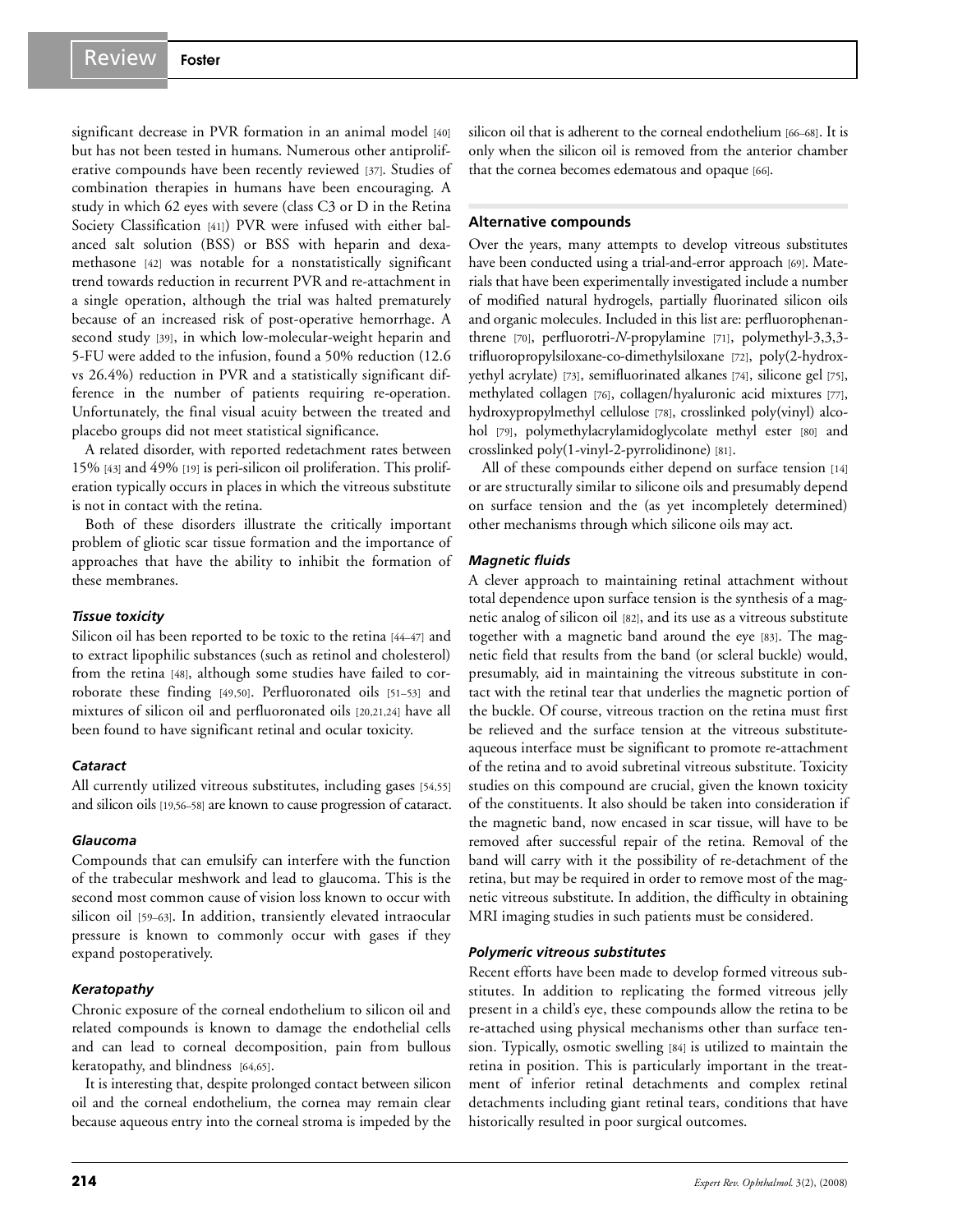These compounds may possess significant advantages in that they typically require face-up (rather than face-down) positioning for a limited period of time (1–2 days) whereas 7 or more days of face down positioning are currently required of most patients after surgery. In addition, given that the compounds are typically more than 90% water, their index of refraction is similar to water, avoiding a large refractive change and allowing faster visual rehabilitation. Finally, by decreasing convective currents within the eye, they may decrease the extremely high incidence of postoperative cataract and need for an additional surgery.

Perhaps the most critical problem to be addressed in such materials is the possibility that the material will act as a scaffold for PVR or diabetic membranes, leading to additional traction on the retina and recurrent retinal detachment.

Based upon recent developments in tissue engineering [85,86] and developmental biology, modulation of the Young's modulus of the vitreous substitute [87–89] seems to provide a mechanism to inhibit cellular proliferation and thus might result in better anatomic surgical outcomes.

#### **Conclusion**

In summary, the currently available vitreous substitutes are able to maintain retinal attachment in many cases but there is significant room for improvement. Toxicity and other problems have been reviewed. By applying novel tissue engineering and biomaterials technology to the development of vitreous substitutes, it will be possible to significantly improve surgical success, patients' comfort and visual rehabilitation.

## **Expert commentary**

While current vitreous substitutes possess some extremely useful features, there are still significant limitations. Fortunately, due to the recent developments in tissue engineering, bionanotechnology and developmental biology, the field of vitreous substitute development is poised to produce markedly improved therapeutics.

Key to this development will be the integration of advanced tissue-engineering concepts, including mechanical and chemical control of cell differentiation and growth, as well as long-term drug-delivery systems into vitreous substitutes.

## **References**

Papers of special note have been highlighted as: • of interest

- •• of considerable interest
- Machemer R, Buettner H, Norton EW, Parel JM. Vitrectomy: a pars plana approach. *Trans. Am. Acad. Ophthalmol. Otolaryngol.* 75(4), 813–820 (1971).
- 2 Rowe JA, Erie JC, Baratz KH *et al.* Retinal detachment in Olmsted County, Minnesota, 1976 through 1995*. Ophthalmology* 106, 154–159 (1999).
- 3 Wilkes SR, Beard CM, Kurland LT, Robertson DM, O'Fallon WM. The incidence of retinal detachment in Rochester, Minnesota, 1970–1978. *Am. J. Ophthalmol.* 94, 670–673 (1982).
- 4 Haimann MH, Burton TC, Brown CK. Epidemiology of retinal detachment. *Arch. Ophthalmol.* 100, 289–292 (1982).
- 5 Ünlü N, Kocaogbrevelan H, Acar MA, Sargin M, Aslan BS, Duman S. Outcome of complex retinal detachment surgery after silicone oil removal. *Int. Ophthalmol.* 25, 33–36 (2004).

#### **Five-year view**

Over the next 5–10 years, we can expect a movement toward developing biomimetic compounds that not only maintain retinal apposition, but utilize novel materials and biotechnology concepts to control metaplasia of cells in contact with various materials, inhibit PVR formation, and promote the survival of retinal cells. This will result in improved biocompatibility, given the current focus on the biophysics and bioengineering of the material–tissue interface.

Utilization of a variety of different physical concepts, including osmotic swelling, to re-approximate the retina will allow faster visual rehabilitation, improved patient comfort and compliance, and better surgical outcomes.

Finally, by combining physical re-attachment of the retina with long-term drug-delivery, retinal therapeutics can be delivered over sustained intervals to maintain retinal health.

#### **Financial & competing interests disclosure**

*The author has benefited from the generous support of the National Eye Institute of the National Institutes of Health (EY017112) as well as from a National Academies/Keck Futures Grant. The author has no other relevant affiliations or financial involvement with any organization or entity with a financial interest in or financial conflict with the subject matter or materials discussed in the manuscript apart from those disclosed. No writing assistance was utilized in the production of this manuscript.*

## **Key issues**

- Vitreous substitutes in current use work, but have significant limitations.
- Biomaterials are being developed based upon a careful consideration of the biophysics and bioengineering of the material–tissue interface.
- Biomimetic compounds can allow control of cell metaplasia and proliferative vitreoretinopathy formation.
- These newer vitreous substitutes may utilize different physical properties, such as osmotic swelling, rather than surface tension, to maintain retinal apposition.
- Prolonged drug delivery of antiscarring, antineoplastic and other compounds will be integrated into some vitreous substitutes.
	- 6 Charles S. *Vitreous microsurgery*. Williams & Wilkins, Baltimore, USA (1981).
	- 7 Olm J. Über die Behandlung der Netzhautablösung durch operative Entleerung der Subretinalen Flüssigkeit und Einspritzung von Luft in den Glaskörper. *Albrecht von Graefes Arch. Ophthalmol.* 79, 442–465 (1911).
	- 8 Peyman GA, Schulman JA. *Vitreous Substitutes.* Appleton & Lange, CT, USA (1995).
	- •• **Comprehensive review of the early history of vitreous substitute development.**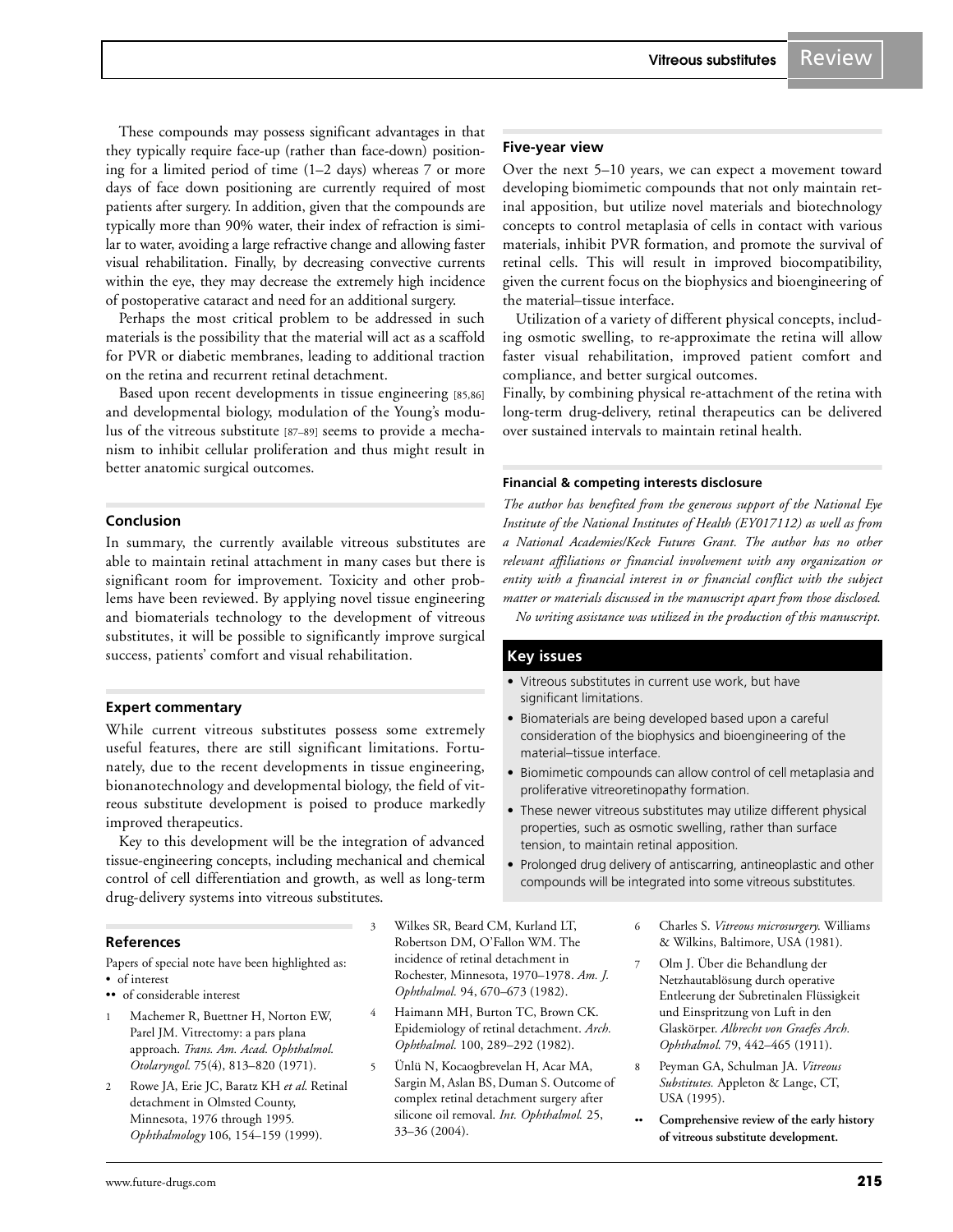## Review **Foster**

- 
- Balazs EA. Fine structure and function of ocular tissues. The vitreous. *Int. Ophthalmol. Clin.* 13, 169–187 (1973).
- 10 Hogan MJ. The vitreous, its structure, and relation to the ciliary body and retina. proctor award lecture. *Invest. Ophthalmol*. 51, 418–445 (1963).
- 11 Sebag J, Balazs EA. Morphology and ultrastructure of human vitreous fibers. *Invest. Ophthalmol. Vis. Sci.* 30, 1867–1871 (1989).
- **A careful presentation of the structure and variations with age of the vitreous.**
- 12 Los LI, van der Worp RJ, van Luyn MJ, Hooymans JM. Age-related liquefaction of the human vitreous body: LM and TEM evaluation of the role of proteoglycans and collagen. *Invest. Ophthalmol. Vis. Sci.* 44, 2828–2833 (2003).
- 13 Wilkinson CP, Rice TA. In: *Michels Retinal Detachment. (2nd Edition).* Mosby, MO, USA (1997).
- Foster WJ, Chou T. Physical mechanisms of gas and perfluron retinopexy and sub-retinal fluid displacement. *Phys. Med. Biol.* 49, 2989–2997 (2004).
- **Quantitative evaluation of the forces involved in re-attachment of the retina with various vitreous substitutes.**
- 15 Lincoff H, Kreissig I, Jakobiec F, Iwamoto T. Remodeling of the cryosurgical adhesion. *Arch. Ophthalmol.* 99, 1845–1849, (1981).
- 16 Chang TS, Pelzek CD, Nguyen RL, Purohit SS, Scott GR, Hay D. Inverted pneumatic retinopexy: a method of treating retinal detachments associated with inferior retinal breaks. *Ophthalmology* 110, 589–594 (2003).
- 17 Cibis PA, Becker B, Okun E, Canaan S. The use of liquid silicone in retinal detachment surgery. *Arch. Ophthalmol.* 68, 590–599 (1962).
- 18 Lai JC, Stinnett SS, McCuen BW. Comparison of silicone oil versus gas tamponade in the treatment of idiopathic full-thickness macular hole*. Ophthalmology* 110, 1170–1174 (2003).
- 19 Federman JA Schubert HD. Complications associated with the use of silicone oil in 150 eyes after retina-vitreous surgery. *Ophthalmology* 95, 870–876 (1988).
- 20 Scott IU, Flynn HW Jr, Murray TG, Smiddy WE, Davis JL, Feuer WJ. Outcomes of complex retinal detachment repair using 1000- vs 5000-centistoke silicone oil. *Arch. Ophthalmol.* 123, 473–478 (2005).
- 21 Majid MA, Hussin HM, Biswas S, Haynes RJ, Mayer EJ, Dick AD. Emulsification of Densiron-68 used in inferior retinal detachment surgery. *Eye* 22(1), 152–157 (2007).
- 22 Sandner D, Engelmann K. First experiences with high-density silicone oil (Densiron) as an intraocular tamponade in complex retinal detachment. *Graefes Arch. Clin. Exp. Ophthalmol.* 244, 609–619 (2006).
- 23 Tognetto D, Minutola D, Sanguinetti G, Ravalico G. Anatomical and functional outcomes after heavy silicone oil tamponade in vitreoretinal surgery for complicated retinal detachment: a pilot study. *Ophthalmology* 112, 1574 (2005).
- 24 Rizzo S, Genovesi-Ebert F, Vento A, Cresti F, Di Bartolo E, Belting C. A new heavy silicone oil (HWS 46–3000) used as a prolonged internal tamponade agent in complicated vitreoretinal surgery: a pilot study. *Retina* 27, 613–620 (2007).
- 25 Theelen T, Tilanus MA, Klevering BJ. Intraocular inflammation following endotamponade with high-density silicone oil. *Graefes Arch. Clin. Exp. Ophthalmol.* 242, 617–620 (2004).
- 26 Chang S, Sparrow JR, Iwamoto T, Gershbein A, Ross R, Ortiz R. Experimental studies of tolerance to intravitreal perfluoro-*N*-octane liquid. *Retina* 11, 367–474 (1991).
- 27 Sparrow JR, Matthews GP, Iwamoto T, Ross R, Gershbein A, Chang S. Retinal tolerance to intravitreal perfluoroethylcyclohexane liquid in the rabbit. *Retina* 13, 56–62 (1993).
- 28 Velikay M, Wedrich A, Stolba U, Datlinger P, Li Y, Binder S. Experimental long-term vitreous replacement with purified and nonpurified perfluorodecalin. *Am. J. Ophthalmol.* 116, 565–570 (1993).
- 29 Rofail M, Lee LR. Perfluoro-*N*-octane as a postoperative vitreoretinal tamponade in the management of giant retinal tears. *Retina* 25, 897–901 (2005).
- 30 Sirimaharaj M, Balachandran C, Chan WC *et al.* Vitrectomy with short term postoperative tamponade using perfluorocarbon liquid for giant retinal tears. *Br. J. Ophthalmol.* 89, 1176–1179  $(2005)$ .
- 31 Chandrasekar S. *Hydrodynamic and Hydromagnetic Stability*. (Eds), Dover, New York, NY, USA (1981).
- 32 Stopa M, Lincoff A, Lincoff H. Analysis of forces acting upon submacular hemorrhage in pneumatic displacement. *Retina* 27, 370–374 (2007).
- 33 Heidenkummer HP, Kampik A, Thierfelder S. Experimental evaluation of *in vitro* stability of purified polydimethylsiloxanes (silicon oil) in viscosity ranges from 1000 to 5000 centistokes. *Graefes Arch. Clin. Exp. Ophthalmol.* 87, 226–228 (1991).
- 34 Bartov E, Pennarola F, Savion N *et al.* A quantitative *in vitro* model for silicon oil emulsification: role of blood constituents. *Retina* 12(3 Suppl.), S23–S27 (1992).
- 35 Guidry C. The role of Müller cells in fibrocontractive retinal disorders. *Prog. Retinal Eye Res.* 24, 75–86 (2005).
- 36 Pastor JC, de la Rua ER, Martin F. Proliferative vitreoretinopathy: risk factors and pathobiology. *Prog. Retinal Eye Res.* 21, 127–144 (2002).
- 37 Sun JK, Arroyo JG. Adjunctive therapies for proliferative vitreoretinopathy. *Int. Ophthalmol. Clin.* 44, 1–10 (2004).
- **A good recent review of small-molecule therapeutics for proliferative vitreoretinopathy (PVR) inhibition.**
- 38 Koerner F, Mertz A, Gloor B *et al.* Postoperative retinal fibrosis – a controlled clinical study of systemic steroid therapy. *Graefes Arch. Clin. Exp. Ophthalmol.* 90, 810–816 (1982).
- 39 Asaria RH, Kon CH, Bunce C *et al.* Adjuvant 5-fluorouracil and heparin prevents proliferative vitreoretinopathy: results from a randomized, double-blind, controlled clinical trial. *Ophthalmology* 108, 1179–1183 (2001).
- 40 Borhani H, Peyman GA, Rahimy MH *et al.* Suppression of experimental proliferative vitreoretinopathy by sustained intraocular delivery of 5-FU. *Int. Ophthalmol.* 19, 43–49 (1995).
	- **Perhaps the first small-molecule drug system to have significant efficacy in PVR inhibition. The sustained delivery of drug appears critical to its success. When coupled with more advanced materials and integrated with a vitreous substitute system, the concepts illustrated here may aid in obtaining improved surgical outcomes.**
- The Retina Society Terminology Committee. The classification of retinal detachment with proliferative vitreoretinopathy. *Ophthalmology* 90, 121–125 (1983).
- 42 Williams RG, Chang S, Comaratta MR *et al.* Does the presence of heparin and dexamethasone in the vitrectomy infusate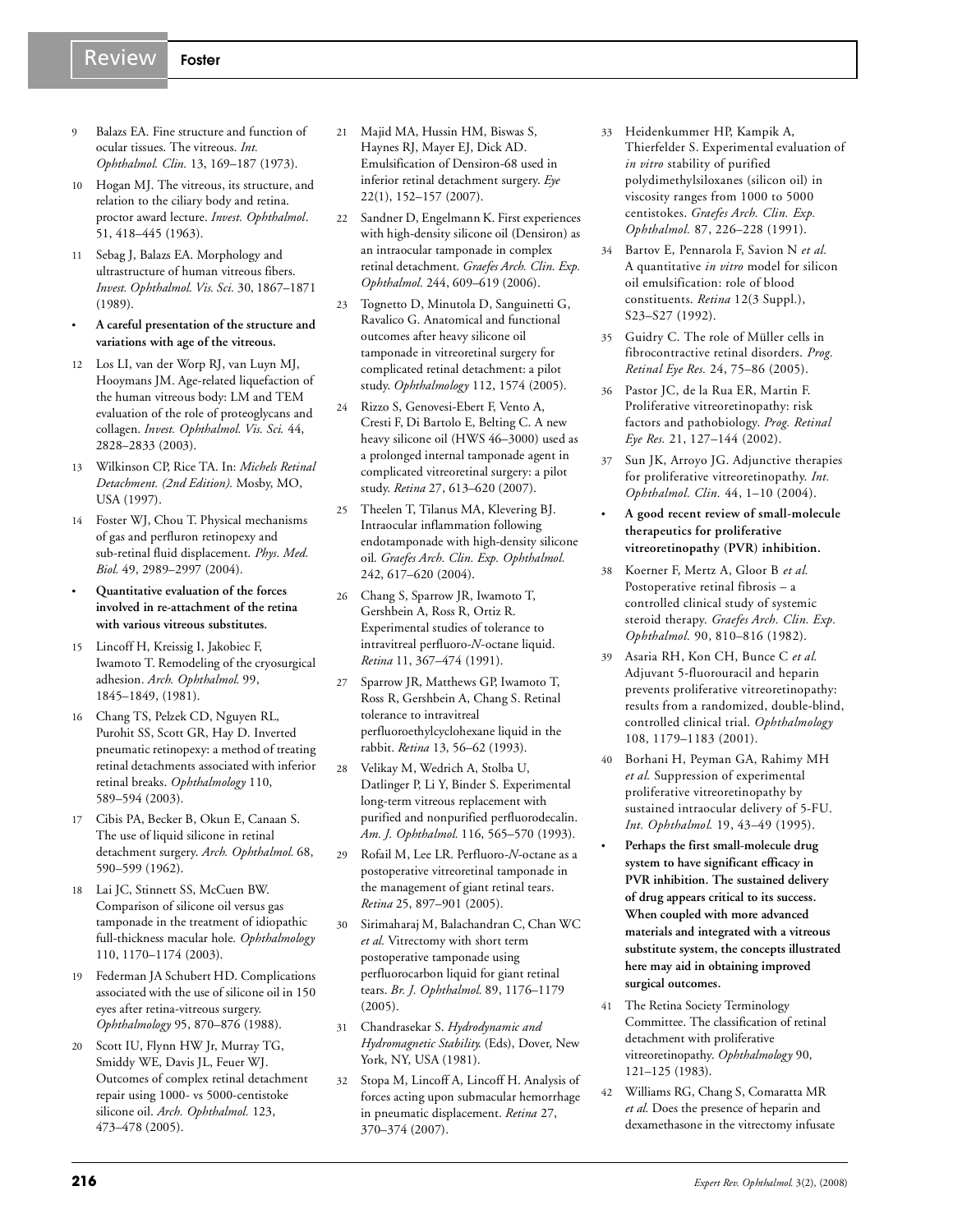reduce reproliferation in proliferative vitreoretinopathy? *Graefes Arch. Clin. Exp. Ophthalmol.* 234, 496–503 (1996).

- 43 Lewis H, Burke JM, Abrams GW *et al.* Perisilicon proliferation after vitrectomy for proliferative vitreoretinopathy. *Ophthalmology* 94, 583–591 (1988).
- 44 Ni C, Wang WJ, Albert DM *et al.* Intravitreous silicon injection: Histopathologic findings in a human eye after 12 years. *Arch. Ophthalmol.* 101, 1399–1401 (1986).
- 45 Honda Y, Ueno S, Miura M *et al.* Silicon oil particles trapped in the subretinal space: Complications after substitution of the vitreous. *Ophthalmologica* 192, 1–5 (1986).
- 46 Kirchhof B, Tavakolian U, Paulmann H *et al.* Histopathological findings in eyes after silicon oil injection. *Graefes Arch. Clin. Exp. Ophthalmol.* 224, 34–37 (1986).
- 47 Shikishima H, Ohki K, Machi N *et al.* Effects and distribution of intravitreally or subretinally injected silicon oil identified in rabbit retina using osmium tetroxide method. *Jpn. J. Ophthalmol.* 36, 369–478 (1992).
- 48 Refojo MF, Leong FL, Chung H *et al.* Extraction of retinol and cholesterol by intraocular silicon oils. *Ophthalmology* 95, 614–618 (1988).
- 49 Suzuki M, Okada T, Takeuchi S *et al.* Effect of silicon oil on ocular tissues. *Jpn J. Ophthalmol.* 35, 282–291 (1990).
- 50 Pastor JC, Lopez MI, Saornil MA *et al.* Intravitreal silicon and fluorosilicone oils: Pathologic finding in rabbit eyes. *Acta Ophthalmol.* 70, 651–658 (1992).
- 51 Miyamoto K, Refojo MF, Tolentino FL *et al.* Fluorinated oils as experimental vitreous substitutes. *Arch. Ophthalmol.* 104, 1053–1056 (1986).
- 52 Chang S, Zimmerman NJ, Iwamoto T *et al.* Experimental vitreous replacement with perfluorotributylamine. *Am. J. Ophthalmol.* 103, 29–37 (1987).
- 53 Velikay M, Wedrich A, Stolba U *et al.* Experimental long-term vitreous replacement with purified and nonpurified perfluorodecalin. *Am. J. Ophthalmol.* 116, 565–570 (1993).
- 54 Fineberg E, Machemer R, Sullivan P *et al.* Sulfur hexafluoride in owl monkey vitreous cavity. *Am. J. Ophthalmol.* 79, 67–76 (1875).
- 55 Lincoff H, Mardirossian J, Lincoff A *et al.* Intravitreal longevity of three perfluorocarbon gases. *Arch. Ophthalmol.* 98, 1610–1611 (1980).
- 56 Leaver PK. Silicon-oil injection in the treatment of massive preretinal retraction. In: *New and Controversial Aspects of Vitreoretinal Surgery*. McPherson A (Ed.). Mosby, MO, USA, 397–401 (1977).
- 57 Cockerham W, Schepens CL, Freeman HM. Silicon injection in retinal detachment. *Mod. Probl. Ophthalmol.* 8, 625–540 (1969).
- 58 Moisseiev J, Bartov E, Cahane M *et al.* Cataract extraction in eyes filled with silicon oil. *Arch. Ophthalmol.* 110, 1649–1651 (1992).
- 59 Grey RHB, Leaver PK. Results of silicone oil injection in massive preretinal retraction. *Trans. Ophthalmol. Soc. UK* 97, 238–241 (1977).
- 60 Ni C, Wang WJ, Alber DM *et al.* Intravitreous silicone injection: Histopathologic findings in a human eye after 12 years. *Arch. Ophthalmol.* 101, 1399–1401 (1983).
- 61 Leaver PK, Grey RH, Garner A. Complications following silicone-oil injection. *Mod. Probl. Ophthalmol.* 20, 290–294 (1981).
- 62 Alexandridis E, Daniel H. Results of silicon oil injection into the vitreous. *Dev. Ophthalmol.* 2, 24–27 (1981).
- 63 Al-Jazzaf AM, Netland PA, Charles S. Incidence and management of elevated intraocular pressure after silicone oil injection. *J. Glaucoma* 14, 40–46 (2005).
- 64 McCuen BW II, Dejuan E Jr, Landers MB III *et al.* Silicone oil in vitreoretinal surgery: II. Results and complications. *Retina* 5, 198–205 (1985).
- 65 Gao R, Neubauer L, Tang S *et al.* Silicone oil in the anterior chamber. *Graefes Arch. Clin. Exp. Ophthalmol.* 227, 106–109 (1989).
- 66 Casswell AG, Gregor ZJ. Silicon oil removal: I. The effect of silicon oil on the cornea. *Br. J. Ophthalmol.* 110, 1649–1651 (1992).
- 67 Beekhuis WH, van Rij G, Zivojnovic R. Silicon oil keratopathy: indications for keratoplasty. *Br. J. Ophthalmol.* 69, 247–253 (1985).
- 68 Setala K, Ruusuvaara P, Punnonen E *et al.* Changes in corneal endothelium after treatment of retinal detachment with intraocular silicon oil. *Acta Ophthalmol.* 67, 37–42 (1989).
- 69 Colthurst MJ, Williams RL, Hiscott PS, Grierson I. Biomaterials Used in the posterior segment of the eye. *Biomaterials* 21, 649–665 (2000).
- **A comprehensive overview of materials utilized in the posterior segment prior to 2000.**
- 70 Peyman GA, Conway MD, Soike KF, Clark LC. Long-Term vitreous replacement in primates with intravitreal vitreon or vitreon plus silicone. *Ophthalmic Surg.* 22, 657–664 (1991).
- 71 Bryan JS, Friedman SM, Mames RN, Margo CE. Experimental Vitreous Replacement with Perfluorotri-*N*propylamine. *Arch. Ophthalmol.* 112, 1098–1102 (1994).
- 72 Doi M, Refojo MF. Histopathology of rabbit eyes with silicone-fluorosilicone copolymer oil as six months internal retinal tamponade. *Exp. Eye Res.* 61, 469–478 (1995).
- 73 Chan IM, Tolentino FI, Refojo MG, Fournier G, Albert DM. Vitreous substitute. experimental studies and review. *Retina* 4, 51–59 (1984).
- 74 Zeana D, Becker J, Kuckelkorn R, Kirchhof B. Perfluorohexyloctane as a long-term vitreous tamponade in the experimental animal. Experimental perfluorohexyloctane substitution. *Int. Ophthalmol.* 23, 17–24 (1999).
- 75 Peyman GA, Conway MD, Karacorlu M *et al.* Evaluation of silicone gel as a longterm vitreous substitute in non-human primates. *Ophthalmic Surg.* 23, 811–817 (1992).
- 76 Liang CP, Peyman GA, Serracarbassa P, Calixto N, Chow AA, Rao P. An evaluation of methylated collagen as a substitute for vitreous and aqueous humor. *Int. Ophthalmol.* 22, 13–18 (1998).
- 77 Nakagawa M, Tanaka M, Miyata T. Evaluation of collagen gel and hyaluronic acid as vitreous substitutes. *Ophthalmic Res.* 29, 409–420 (1997).
- 78 Fernandez-Vigo J, Refojo MF, Verstraeten T. Evaluation of a viscoelastic solution of hydroxypropyl methylcellulose as a potential vitreous substitute. *Retina* 10, 148–152 (1990).
- 79 Yamauchi A. Synthetic vitreous body of PVA hydrogel. In: *Polymer Gels.* DeRossi D, Kajiwara K, Osada Y, Yamauchi A (Eds). Plenum Press, NY, USA, 127–134 (1991).
- 80 Chirila TV, Sharp C, Moore SR *et al.* Synthetic hydrogel as an artificial vitreous body: a one-year animal study of its effects on the retina. *Cells Mater.* 5, 83–96 (1995).
- 81 Hong Y, Chirila TV, Vijayasekaran S *et al.* Crosslinked poly(1-vinyl-2-pyrrolidinone) as a vitreous substitute. *J. Biomed. Mat. Res.* 30, 441–448 (1996).